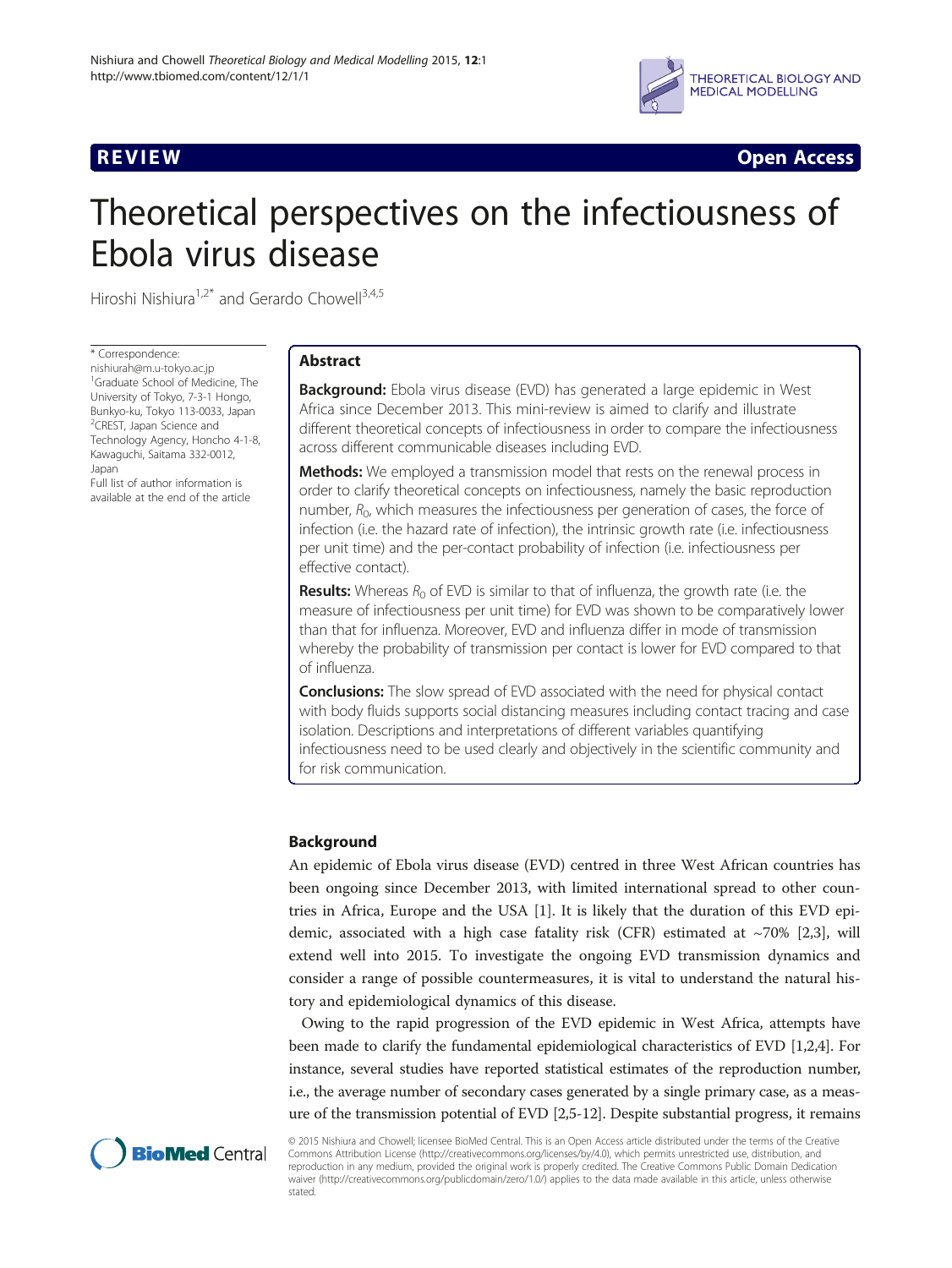<span id="page-1-0"></span>unclear how measures of infectiousness (or the transmissibility) of EVD should be communicated to the public and interpreted in light of the set of control interventions that could be considered in practical settings. Hence, the purpose of this mini-review is to comprehensively classify different theoretical aspects of infectiousness using a basic transmission model formulated in terms of a renewal process. This approach allows us to compare different measures of infectiousness across different communicable diseases and design possible countermeasures.

# **Discussion**

# Renewal process

Here we briefly review the definition of the basic reproduction number,  $R_0$  using the re-newal process model [\[13](#page-6-0)]. Let  $i(t)$  represent the incidence (i.e. the transient number of new cases) at calendar time t. Assuming that the contribution of initial cases to the dynamics is negligible, the renewal process is written as

$$
i(t) = \int_{0}^{\infty} A(s)i(t-s)ds,
$$
\n(1)

where  $A(s)$  is the rate of secondary transmission per single primary case at its infection-age (i.e., the time since infection) s. Using  $A(s)$ , one can model the dependency of the transmission dynamics on infection-age [[14](#page-6-0)]. By far the most commonly used measure of infectiousness is the basic reproduction number,  $R_0$ , which is computed as

$$
R_0 = \int\limits_0^\infty A(s)ds,\tag{2}
$$

and it can be interpreted as the number of secondary cases produced by a single primary case throughout its entire course of infection in a completely susceptible population. Although the concept of  $R_0$  is well-known, it is important to note from (2) that  $R_0$ results from the integration over all infection-ages. It is well known that the mathematical definition of  $R_0$  in a heterogeneously mixing population is described by using the multivariate version of (1) and the next-generation matrix that maps secondary transmissions between and within sub-populations.  $R_0$  is defined as the largest eigenvalue of this matrix [[15,](#page-6-0)[16\]](#page-7-0). Similarly, the definition of  $R_0$  can be adapted to the situation of periodic infectious diseases by handling the seasonal dynamics using a vector and employing Floquet theory (see e.g., [\[17](#page-7-0)]).

Although  $R_0$  is clearly a dimensionless quantity, the conceptual interpretation from the renewal process (1) permits us to regard  $R_0$  as the average number of infected cases produced "per generation". For this reason,  $R_0$  could also be referred to as the basic reproductive ratio, as it could be calculated as the ratio of secondary to primary cases.

Adopting the mass action principle of the so-called Kermack and McKendrick epidemic model, a non-linear version of the renewal equation (1) follows [\[13](#page-6-0)]:

$$
i(t) = s(t) \int_{0}^{\infty} \beta(s) \Gamma(s) i(t-s) ds,
$$
\n(3)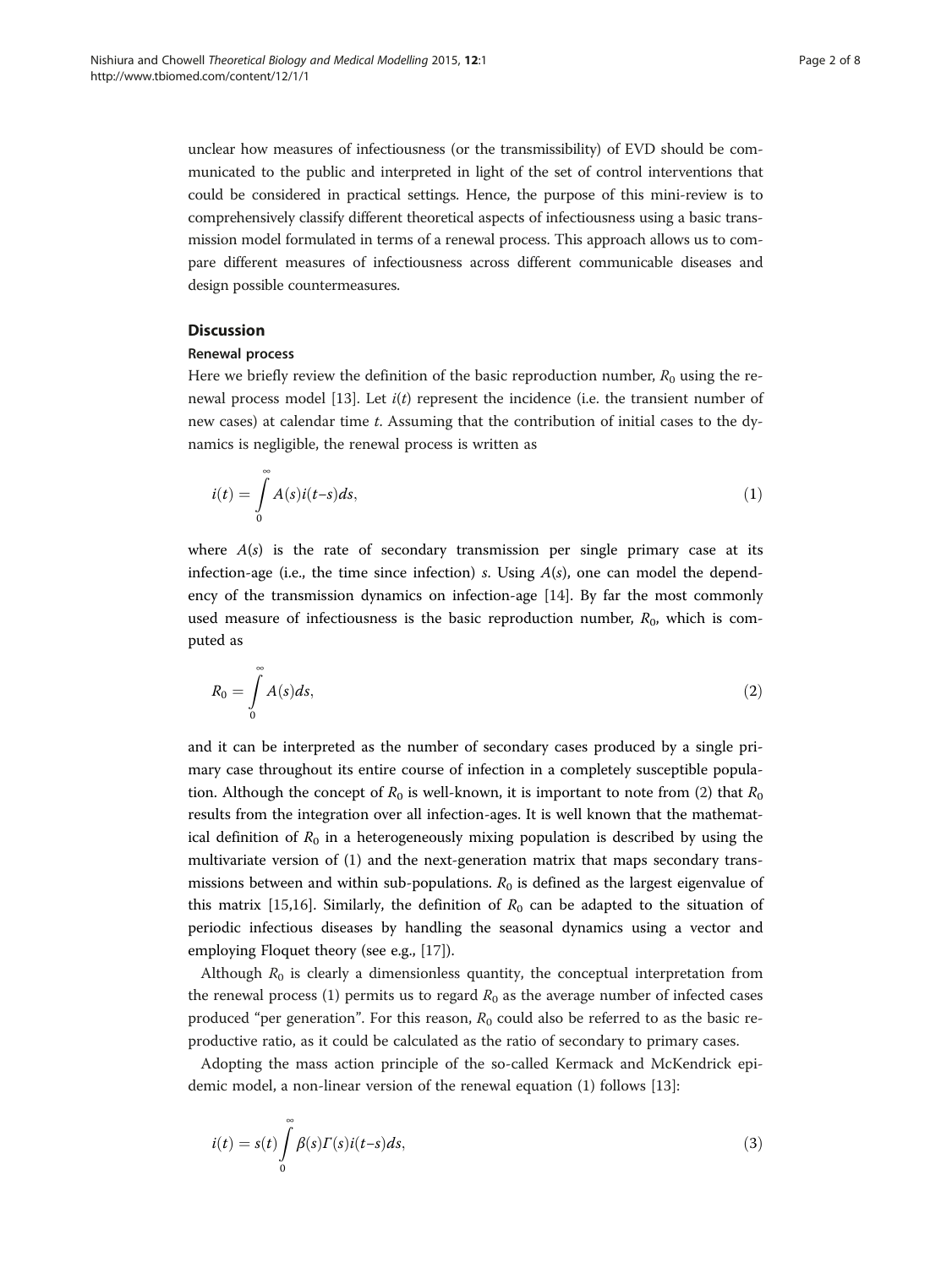<span id="page-2-0"></span>where  $s(t)$  is the fraction susceptible at time t,  $\beta(s)$  the rate of transmission per single infected individual at infection-age s, and  $\Gamma(s)$  the survivorship of infectiousness at infection-age s. Here we define the force of infection,  $\lambda(t)$  as

$$
\lambda(t) = \int_{0}^{\infty} \beta(s) \Gamma(s) i(t-s) ds,
$$
\n(4)

which yields a measure of the risk of infection in a susceptible population. The force of infection can be interpreted as the hazard of infection in statistical sense – the rate at which susceptible individuals are infected [[18](#page-7-0)]. In the classical Kermack and McKendrick epidemic model,  $\lambda(t)$  is modelled as proportional to the disease prevalence [\[13\]](#page-6-0). The force of infection is useful for the analysis of incidence data.

# Comparison of three communicable diseases

Table 1 shows empirical estimates of  $R_0$  and the mean generation time for three different infectious diseases that are characterized by significantly different transmissibility and natural history parameters, i.e., measles, influenza H1N1-2009 and EVD [\[1](#page-6-0),[19](#page-7-0),[20](#page-7-0)]. The mean generation time,  $T_g$  can be mathematically derived from the transmission kernel in the renewal process ([1\)](#page-1-0), i.e.,

$$
T_g = \frac{\int_0^\infty sA(s)ds}{\int_0^\infty A(x)dx}.\tag{5}
$$

The mode of transmission greatly differs for three diseases considered (Table 1). Measles is transmitted efficiently through the air while the transmission of influenza mostly occurs via droplet although airborne transmission is also possible in a confined setting [[23\]](#page-7-0). In contrast, transmission of EVD is greatly constrained to physical contacts via body fluids [\[1\]](#page-6-0). Despite the differences in the mode of transmission for these diseases, it is important to note that the estimates of  $R_0$  for H1N1-2009 and EVD are not too different (Table 1). Does that indicate that influenza (H1N1-2009) and Ebola are similarly infectious?

While the average  $R_0$  for influenza and Ebola are similar, here we underscore that their underlying transmission dynamics show fundamental differences. This can be understood by analysing the intrinsic growth rate  $r$  for both diseases. Assuming that the early growth of each disease follows an exponential form, i.e.,  $i(t) = i_0 \exp(rt)$  (where

Table 1 The basic reproduction number and mean generation time of three different diseases

| <b>Disease</b>        | <b>Basic reproduction number</b> | Mean generation time (days) <sup>a</sup> | Reference |
|-----------------------|----------------------------------|------------------------------------------|-----------|
| Measles               | $15.0(12-18)$                    | 12 O                                     | [19]      |
| Influenza (H1N1-2009) | $1.4(1.2-3.1)$                   | 2.8                                      | $[20]$    |
| Ebola virus disease   | $1.7(1.5-2.0)$                   | $150^{b}$                                |           |

<sup>a</sup>lt should be noted that the mean generation time is shorter than the mean serial interval if there are asymptomatic transmissions [\[21](#page-7-0)].

 $b$ The mean incubation period of EVD is estimated to be 12 days [[22\]](#page-7-0) and [1](#page-6-0)0 days [1], both shorter than the mean generation time.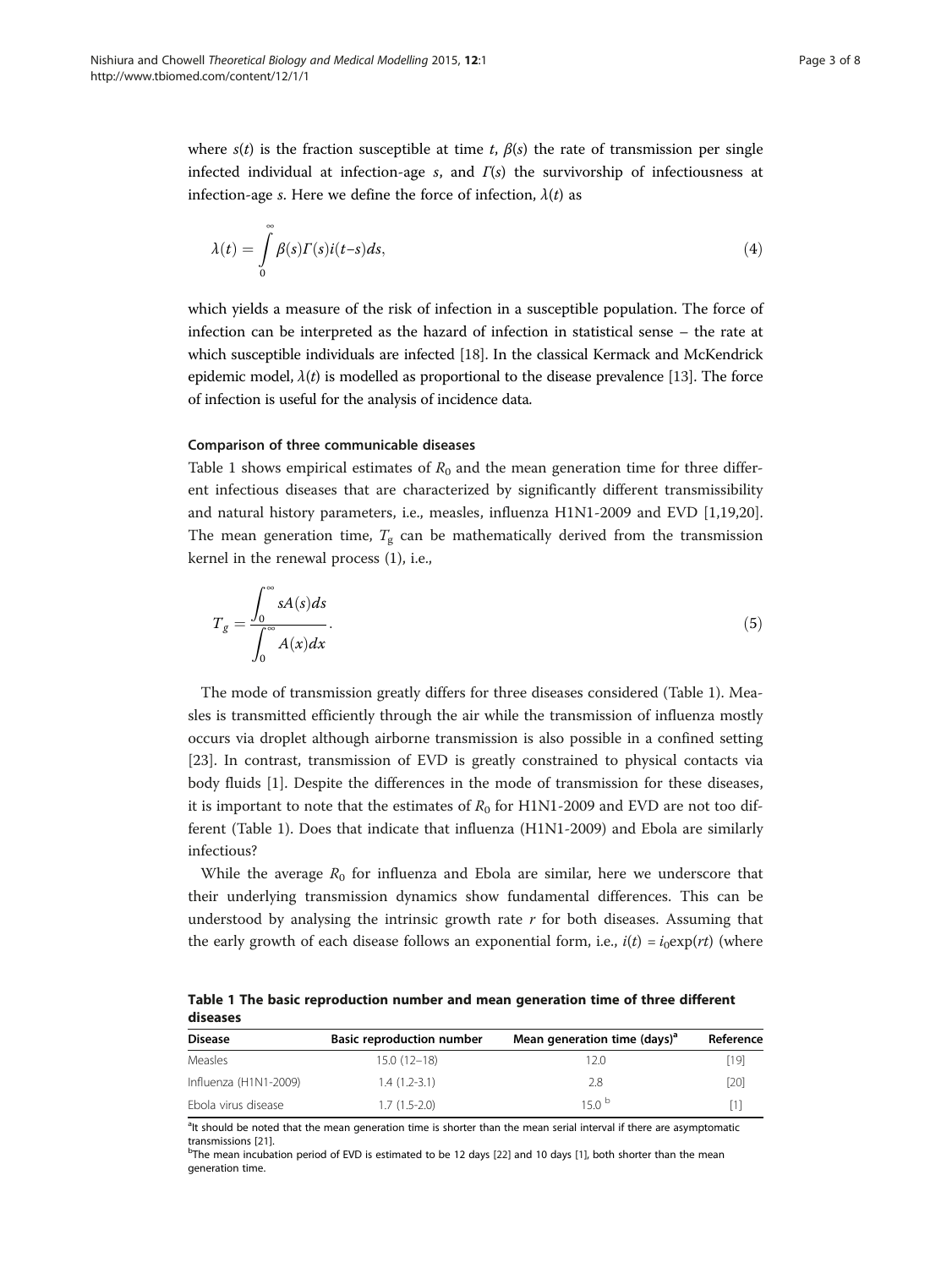$i_0$  is a constant), the renewal equation ([1\)](#page-1-0) is rewritten as the so-called Euler-Lotka equation. Replacing  $i(t)$  in both sides of [\(1\)](#page-1-0) by  $i_0 \exp(rt)$  and cancelling  $\exp(rt)$  from both sides, we obtain

$$
1 = \frac{R_0}{\int_0^\infty A(x)dx} \int_0^\infty A(s) \exp(-rs)ds,
$$
\n(6)

yielding the relationship between  $R_0$  and the generation time,

$$
R_0 = \frac{1}{\int\limits_0^\infty g(s) \exp(-rs) ds},\tag{7}
$$

where  $g(s)$  is the probability density function of the generation time. Equation (7) frequently appears in discussions of mathematical demography [\[24](#page-7-0)] and theoretical epidemiology [\[25\]](#page-7-0), which is useful to describe how the relationship is determined between  $R_0$  and the intrinsic growth rate r as a function of the generation time distribution. For instance, if the generation time distribution follows the exponential distribution or Kronecker delta function, we obtain the well-known estimators of  $R_0$ , i.e.,  $R_0 = 1 + rT_g$  and  $R_0 = \exp(rT_g)$ , respectively [[26\]](#page-7-0). Assuming that  $g(s)$  follows a gamma distribution with the coefficient of variation  $k$ , we have

$$
R_0 = \left(1 + rT_g k^2\right)^{\frac{1}{k^2}}.\tag{8}
$$

It should be noted that it is possible that the right-tail of  $g(s)$  for EVD might have been underestimated if there were substantial number of secondary transmissions from deceased persons during funerals. Adopting the values of  $R_0$  and  $T_g$  given in Table [1](#page-2-0), and assuming that the coefficient of variation of the generation time at 50%, the intrinsic growth rate of influenza H1N1-2009 is calculated as 0.125 per day, while that of EVD is calculated as  $0.038$  per day. Figure 1A compares the growth rates  $(r)$  of three

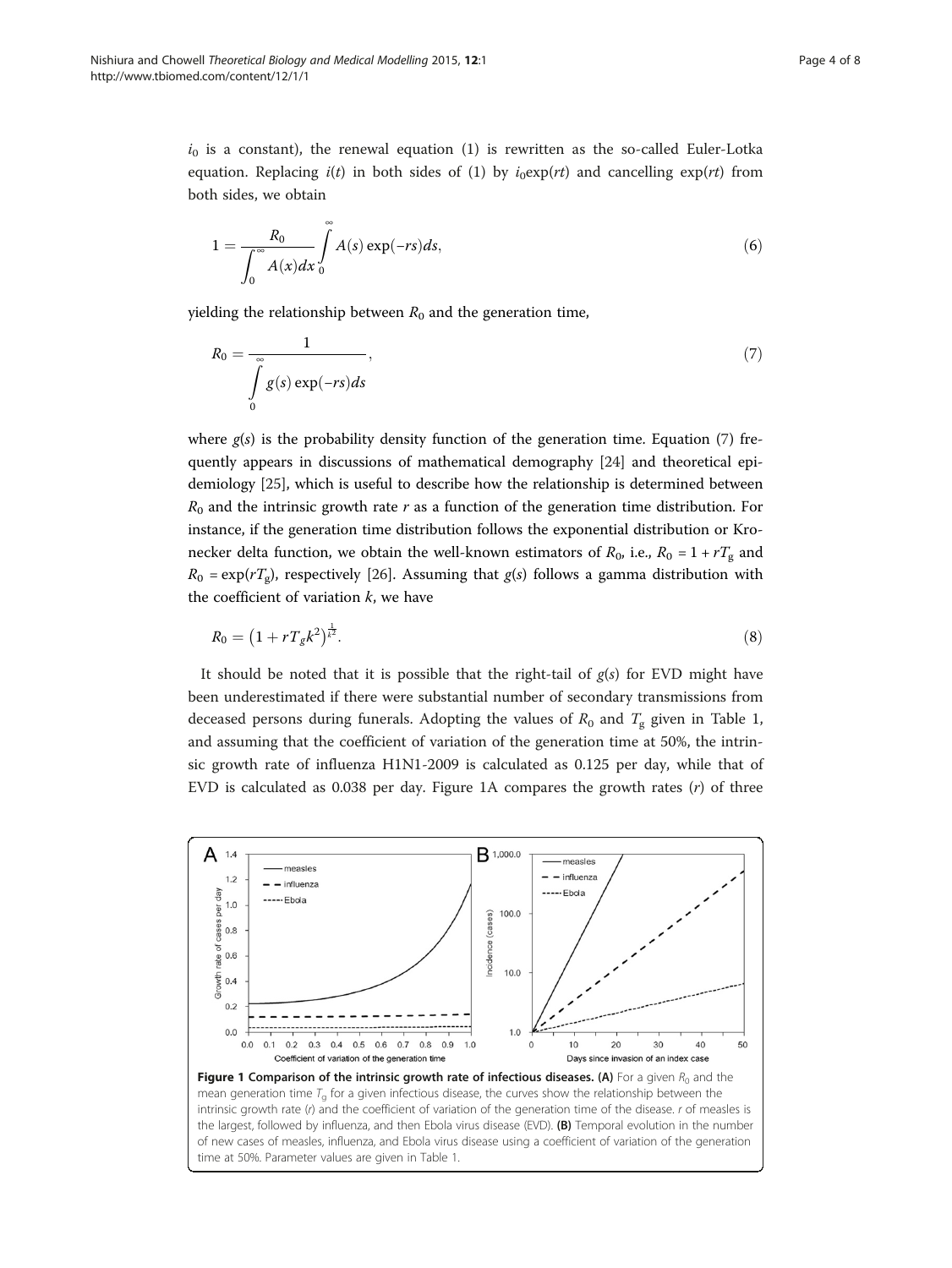representative communicable diseases for different values of the coefficient of variation of the generation time. An epidemic of measles appears to grow the fastest followed by one of influenza while an outbreak of EVD is expected to grow the slowest. Whereas the  $R_0$  for EVD is similar to that of influenza, the growth rate of EVD is far smaller than that of influenza. This is because each disease generation in the context of EVD transmission takes approximately two weeks, while each generation of new influenza cases occurs on a much shorter time scale - every 3 days on average. Moreover, EVD spreads comparatively slowly mainly by physical contact. This feature indicates that social distancing measures including contact tracing and case isolation could be powerful options for controlling EVD assuming that public health infrastructure exists for these interventions to be feasible [\[27](#page-7-0)].

Thus, based on the infectiousness as measured by the growth rate of cases per unit time, it is very encouraging that EVD is far less dispersible than influenza. Although static countermeasures (e.g. mass vaccination at a certain age) can be planned using  $R_0$ , the feasibility to deploy dynamic countermeasures, such as contact tracing and case isolation rests on the competition between the growth of cases and public health control, and in this context, the key parameter of infectiousness to assess the feasibility of control interventions is the intrinsic growth rate of cases.

# Per contact risk of infection

We further decompose the rate of secondary transmission per single primary case in the renewal equation [\(3](#page-1-0)) into the product of the contact rate  $c(s)$  and the per-contact probability of infection  $p(s)$ , i.e.,

$$
i(t) = s(t) \int_{0}^{\infty} c(s)p(s)\Gamma(s)i(t-s)ds.
$$
 (9)

Assuming that the per contact probability of infection,  $p$  is independent of infectionage, we have

$$
p = \frac{i(t)}{s(t)\int\limits_{0}^{\infty} c(s)\Gamma(s)i(t-s)ds}.
$$
\n(10)

The interpretation of  $p$  is straightforward, i.e., it can be regarded as the risk of successful secondary transmission given an infectious contact to a susceptible individual. Assuming that everyone is susceptible at time zero,  $R_0$  in ([2](#page-1-0)) is rewritten as

$$
R_0 = p \int\limits_0^\infty c(s) \Gamma(s) ds. \tag{11}
$$

As mentioned above,  $R_0$  for EVD is similar to that of influenza. Nevertheless, the infectious period, modelled by  $\Gamma(s)$  for EVD is longer than that of influenza. Assuming an identical contact rate, c, between EVD and influenza, equation (11) indicates that the per-contact probability of infection for EVD is smaller than that for influenza.

The mode of transmission differs across communicable diseases. Figure [2](#page-5-0) illustrates the physical range of "contact" that can potentially lead to infection for three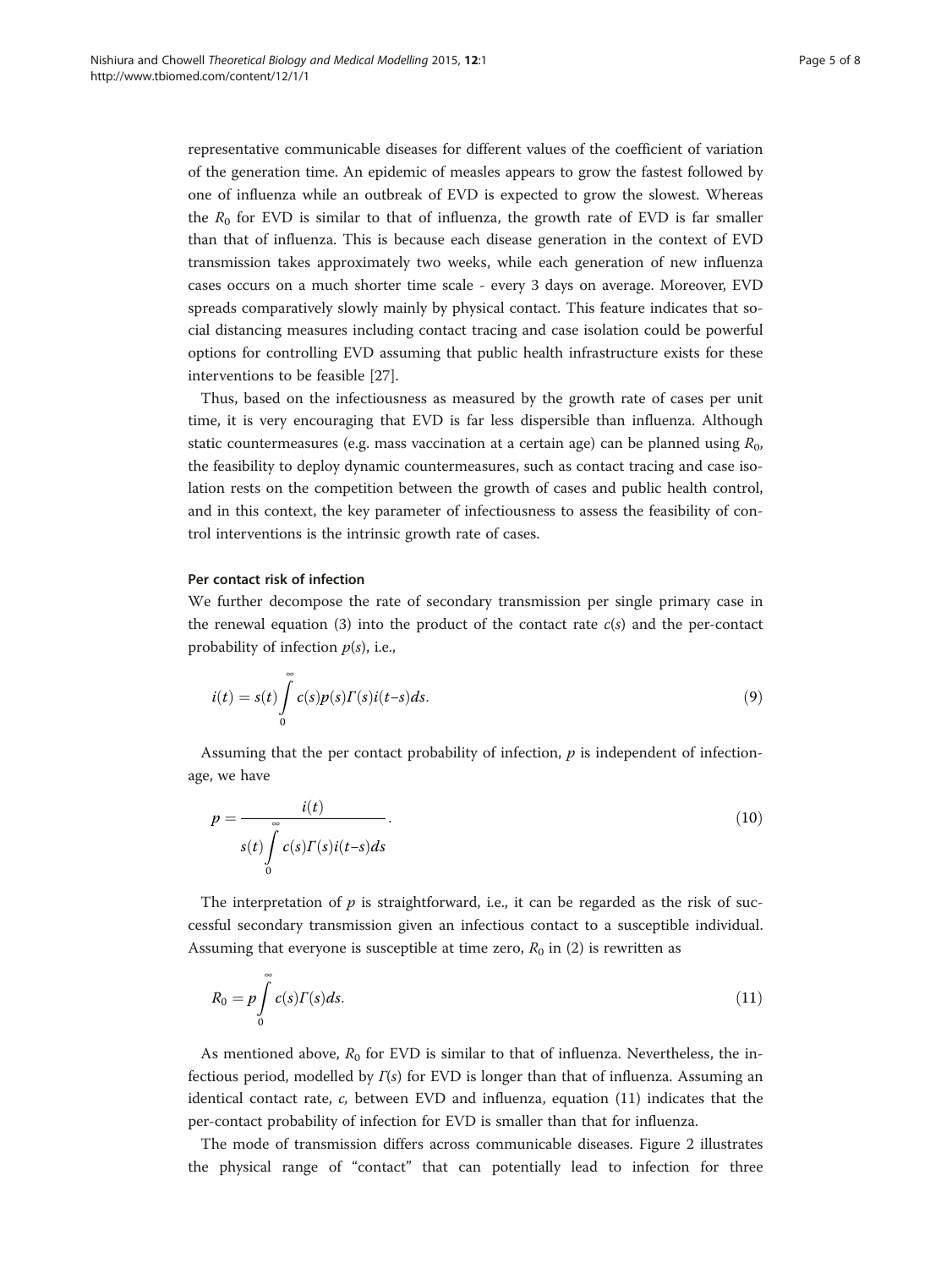<span id="page-5-0"></span>

representative infectious diseases. Measles causes airborne transmission, and thus, it can lead to secondary infections across different rooms (or sometimes even across buildings). The extent of contact for EVD is very limited as it is highly constrained to physical contacts with body fluids. Hence, effective contact for EVD is limited to close contacts that might be unavoidable among healthcare workers and household members of cases.

# Conclusion

We have comparatively discussed concepts of infectiousness for EVD in relation to other communicable diseases from a mathematical modelling point of view. The measure of infectiousness per generation of cases is  $R_0$ .  $R_0$  offers a threshold principle and we have discussed that this measure is important for planning some static countermeasures such as mass vaccination. Based on  $R<sub>0</sub>$ , the overall infectiousness of EVD may be perceived to be similar to that of influenza. Nevertheless, the infectiousness per unit time for EVD was shown to be comparatively lower than influenza. The slow spread of EVD supports social distancing measures including contact tracing and case isolation. Moreover, the per-contact probability of infection for EVD is lower than that for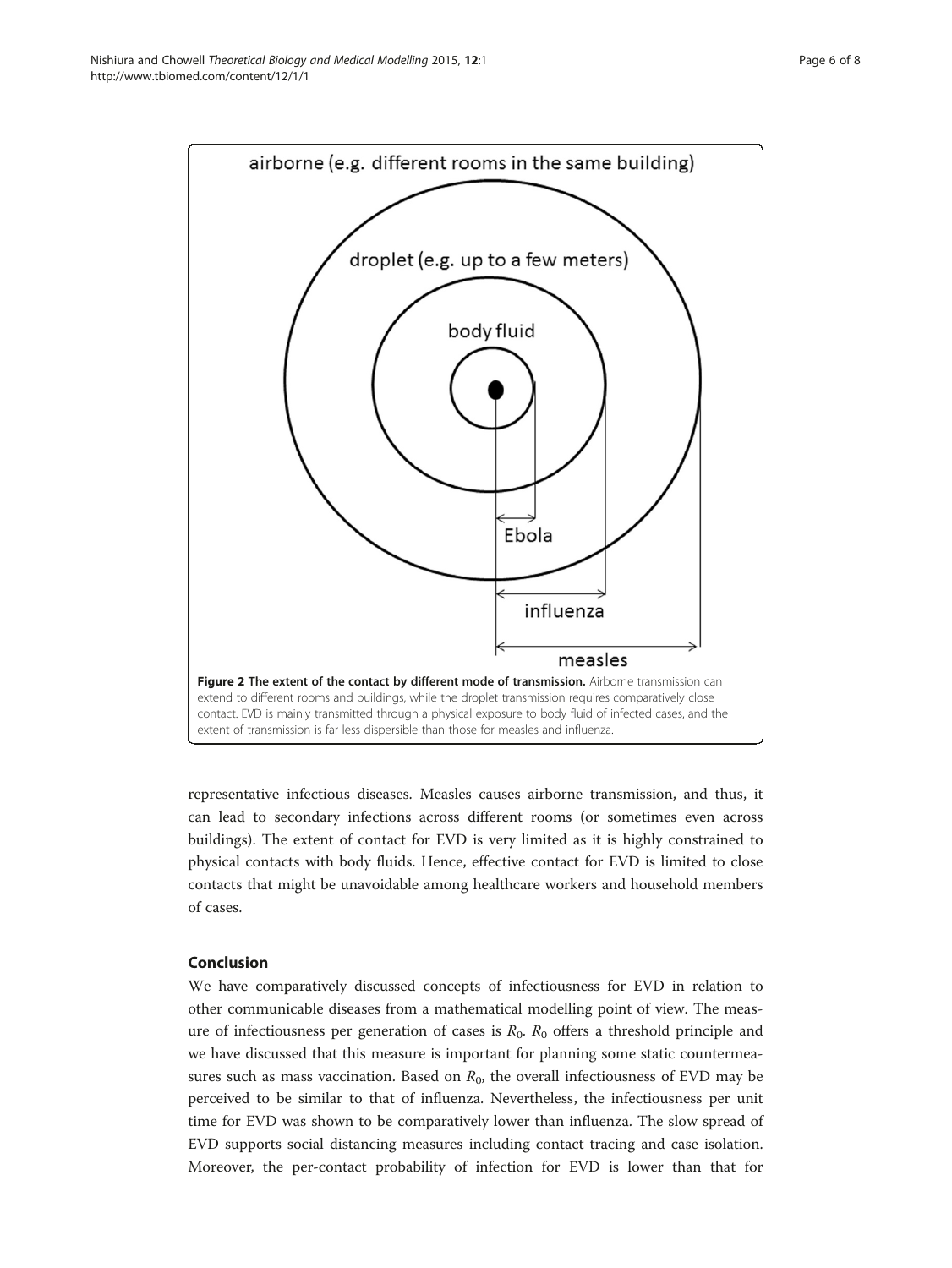<span id="page-6-0"></span>influenza, and the mode of transmission also differs. These findings should also be regarded as encouraging news for healthcare workers who would have to have unavoidable and protected contact with EVD cases. In summary, there is a need for the use of clear and objective descriptions and interpretations of different variables quantifying infectiousness among the scientific community and for risk communication.

#### Abbreviations

 $R_0$ : The basic reproduction number; EVD: Ebola virus disease; CFR: Case fatality risk.

#### Competing interests

The authors declare that they have no competing interests.

#### Authors' contributions

HN conceived of the study. HN conducted mathematical analyses and drafted the manuscript. HN and GC drafted figures and table together and revised the manuscript. All authors read and approved the final manuscript.

#### Acknowledgements

HN received funding support from the Japan Science and Technology Agency (JST) CREST program, RISTEX program for Science of Science, Technology and Innovation Policy, and St Luke's Life Science Institute Research Grant for Clinical Epidemiology Research 2014. GC acknowledges financial support from the NSF grant 1414374 as part of the joint NSF-NIH-USDA Ecology and Evolution of Infectious Diseases program, UK Biotechnology and Biological Sciences Research Council grant BB/M008894/1, and the Division of International Epidemiology and Population Studies, The Fogarty International Center, US National Institutes of Health.

#### Author details

<sup>1</sup>Graduate School of Medicine, The University of Tokyo, 7-3-1 Hongo, Bunkyo-ku, Tokyo 113-0033, Japan. <sup>2</sup>CREST, Japan Science and Technology Agency, Honcho 4-1-8, Kawaguchi, Saitama 332-0012, Japan. <sup>3</sup>School of Public Health Georgia State University, Atlanta, GA, USA. <sup>4</sup>Division of International Epidemiology and Population Studies, Fogarty International Center, National Institutes of Health, Bethesda, MD 20892, USA. <sup>5</sup>School of Human Evolution and Social Change, Arizona State University, Tempe, AZ 85282, USA.

### Received: 20 November 2014 Accepted: 22 December 2014 Published: 6 January 2015

#### References

- 1. Chowell G, Nishiura H. Transmission dynamics and control of Ebola virus disease (EVD): a review. BMC Med. 2014;12:196.
- 2. WHO Ebola Response Team. Ebola virus disease in West Africa–the first 9 months of the epidemic and forward projections. N Engl J Med. 2014;371:1481–95.
- 3. Kucharski AJ, Edmunds WJ. Case fatality rate for Ebola virus disease in west Africa. Lancet. 2014;384:1260.
- 4. Incident Management System Ebola Epidemiology Team, CDC; Ministries of Health of Guinea, Sierra Leone, Liberia, Nigeria, and Senegal; Viral Special Pathogens Branch, National Center for Emerging and Zoonotic Infectious Diseases, CDC. Ebola virus disease outbreak - West Africa, September 2014. Morb Mortal Wkly Rep. 2014;63:865–6.
- 5. Nishiura H, Chowell G. Early transmission dynamics of Ebola virus disease (EVD), West Africa, March to August 2014. Euro Surveill. 2014;19. Available online: [http://www.eurosurveillance.org/ViewArticle.aspx?ArticleId=20894.](http://www.eurosurveillance.org/ViewArticle.aspx?ArticleId=20894)
- 6. Althaus CL. Estimating the reproduction number of Zaire ebolavirus (EBOV) during the 2014 outbreak in West Africa. PLOS Curr Outbreaks. 2014; Sep 2. Edition 1. doi:10.1371/currents.outbreaks.91afb5e0f279e7f29e7056095255b288.
- 7. Fisman D, Khoo E, Tuite A. Early epidemic dynamics of the West African 2014 Ebola outbreak: estimates derived with a simple two-parameter model. PLOS Curr Outbreaks. 2014; Sep 8. Edition 1. doi:10.1371/currents. outbreaks.89c0d3783f36958d96ebbae97348d571.
- 8. Gomes MF, Piontti AP, Rossi L, Chao D, Longini I, Halloran ME, et al. Assessing the international spreading risk associated with the 2014 West African Ebola outbreak. PLOS Curr Outbreaks. 2014; Sep 2. Edition 1. doi:10.1371/ currents.outbreaks.cd818f63d40e24aef769dda7df9e0da5.
- 9. Towers S, Patterson-Lomba O, Castillo-Chavez C. Temporal variations in the effective reproduction number of the 2014 West Africa Ebola outbreak. PLOS Curr Outbreaks. 2014; Sep 18. Edition 1. doi:10.1371/currents. outbreaks.9e4c4294ec8ce1adad283172b16bc908.
- 10. Yamin D, Gertler S, Ndeffo-Mbah ML, Skrip LA, Fallah M, Nyenswah TG, et al. Effect of Ebola progression on transmission and control in Liberia. Ann Intern Med. 2014. doi:10.7326/M14-2255. in press.
- 11. Fasina F, Shittu A, Lazarus D, Tomori O, Simonsen L, Viboud C, et al. Transmission dynamics and control of Ebola virus disease outbreak in Nigeria, July to September 2014. Eur Surveill. 2014;19. Available online: [http://www.eurosurveillance.org/ViewArticle.aspx?ArticleId=20920.](http://www.eurosurveillance.org/ViewArticle.aspx?ArticleId=20920)
- 12. Althause CL, Gsteiger S, Low N. Ebola virus disease outbreak in Nigeria: lessons to learn. Peer J PrePrints. 2014;2:e569v1.
- 13. Diekmann O, Heesterbeek JAP. Mathematical epidemiology of infectious diseases: model building, analysis and interpretation. Chichester: Wiley; 2000.
- 14. Nishiura H. Time variations in the generation time of an infectious disease: implications for sampling to appropriately quantify transmission potential. Math Biosci Eng. 2010;7:851–69.
- 15. Diekmann O, Heesterbeek JA, Metz JA. On the definition and the computation of the basic reproduction ratio  $R_0$ in models for infectious diseases in heterogeneous populations. J Math Biol. 1990;28:365–82.